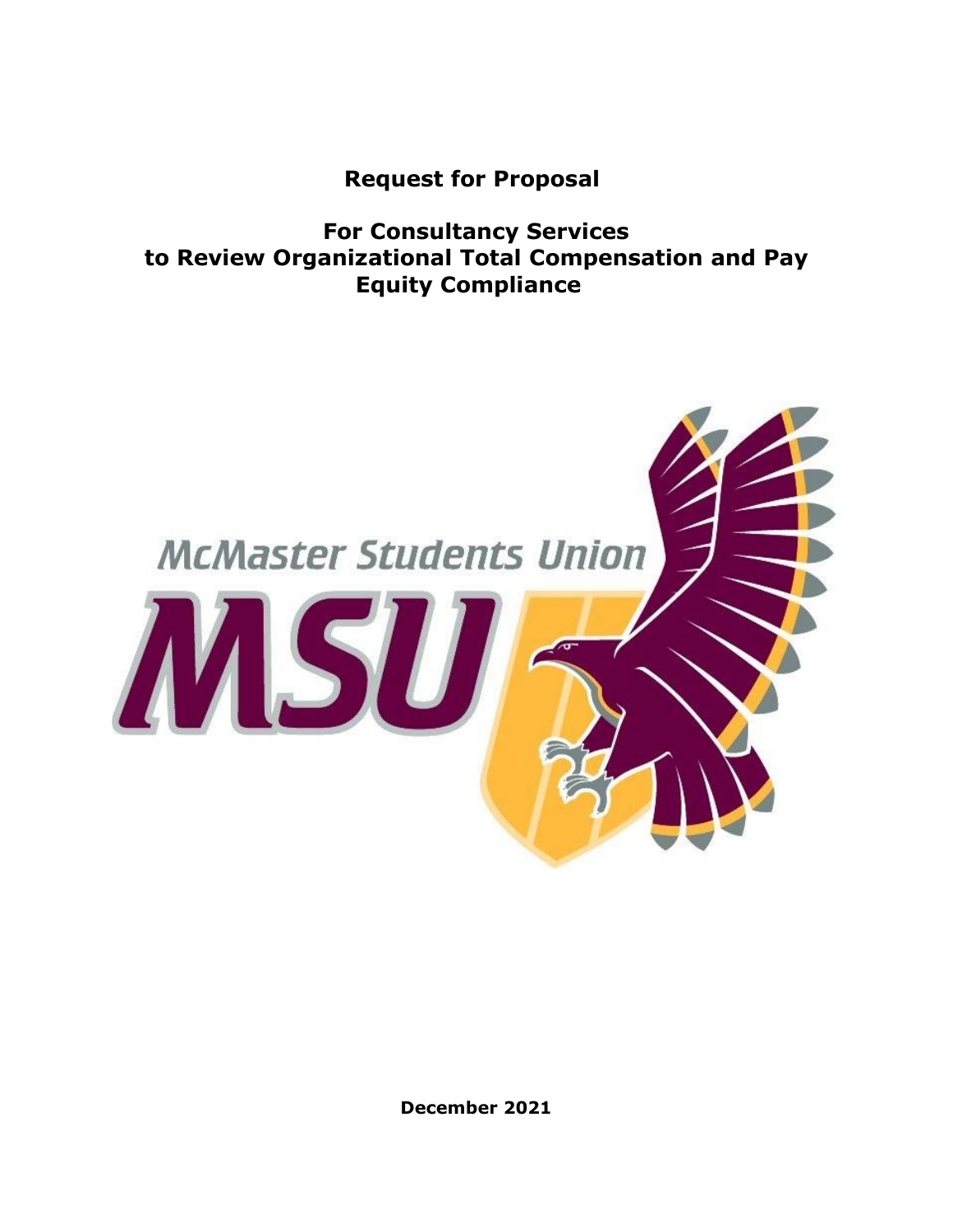# **McMaster Students Union Inc.**

## **Request for Proposal**

### **Who We Are**

The McMaster Students Union (MSU) is a not-for-profit student association at McMaster University representing all full-time undergraduate students. The MSU governed by the Student Representative Assembly, managed by a four member, annually-elected student Board of Directors supported predominately by a General Manager.

The purpose of the MSU is to draw into a true society all students at McMaster University. In pursuit of this, it will foster activities and events which will enhance the University experience of its members and contribute to the life of the University as a whole. Further, it will seek to facilitate communication between the student body, the University, and other organizations and will organize and regulate student self-government.

The MSU provides services to over 24,000 full time undergraduate students. Some of these services include its Food & Beverage Operations (TwelvEighty, Grind, Union Market, Chatime), Media Services (Silhouette, CFMU and Underground Design), Emergency First Response Team (EFRT), Student Health Education Centre (SHEC), Large-Scale Event Management (Campus Events), and its Child Care Centre. A full listing of MSU managed and funded departments, services, and business units can be found on our website.

Over the past decade, the MSU has evolved and grown substantially. The MSU operates 11 student run services, 3 business units, 300+ clubs, and 4 revenue neutral services. Additionally, the MSU administers a Student Health and Dental plan, a Hamilton Street Railway bus pass, and is currently overseeing the construction of a 40,000 sq. ft. student centre. To support its day-to-day functions, the MSU typically employees 40 full-time staff, 50+ part-time staff, and over 400 volunteers.

For additional information about the McMaster Students Union, please visit our website: [http://www.msumcmaster.ca](http://www.msumcmaster.ca/)

### **Purpose of RFP**

The McMaster Students Union is seeking proposals from firms and/or consultants who have extensive knowledge and experience with employment compensation and pay equity legislation in multiple sectors to review and, if necessary, update the organization's pay equity plan and/or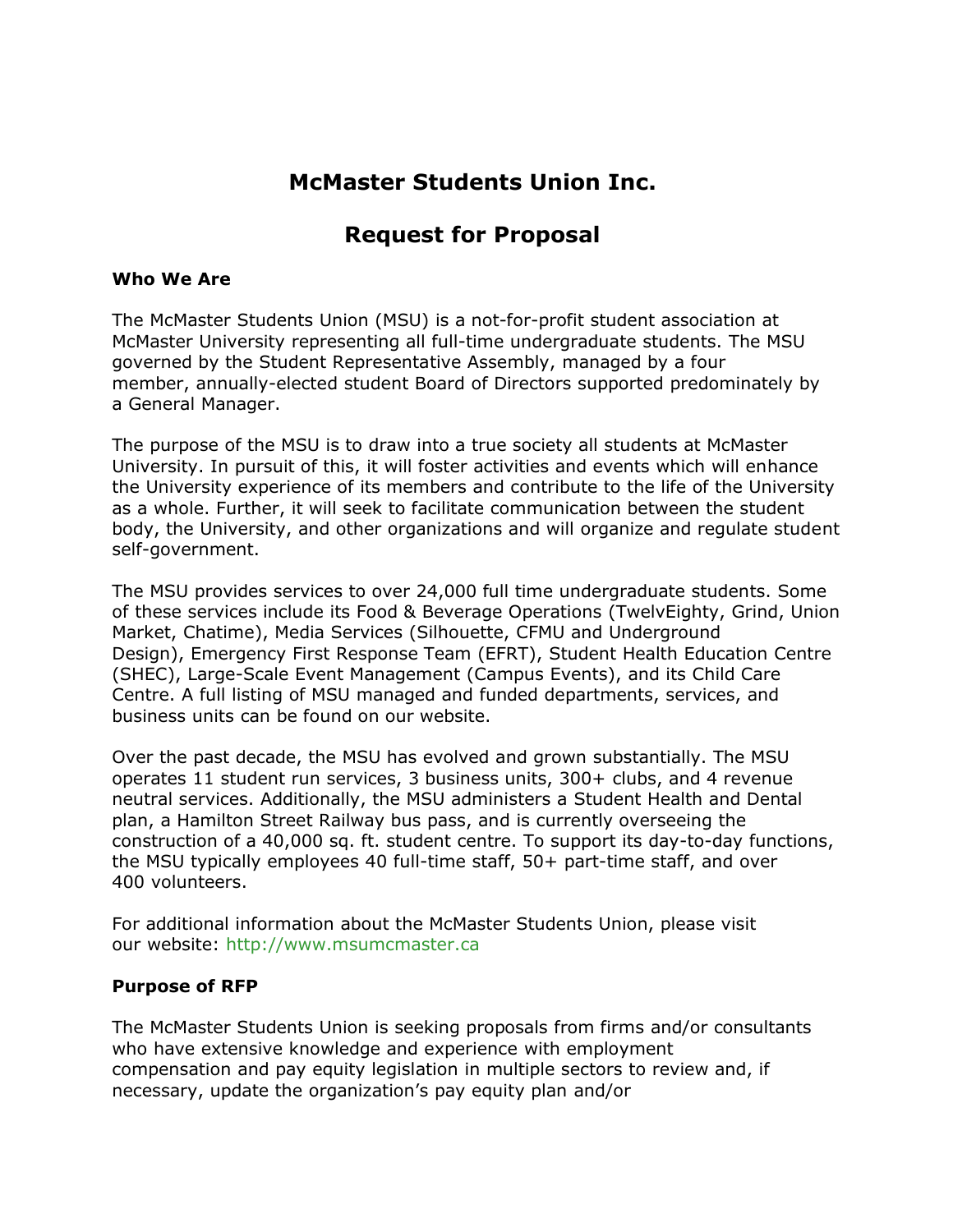provide recommendations for our organization's compensation model. As part of this proposal, the MSU expects a comparison will be undertaken with other similarsized Ontario NPOS, with a focus on similar-sized Student Unions and specific service industry comparators. Ideally, a minimum 5 comparators should be used, along with the partner's industry expertise. The last formal review of this nature was completed in and around 2013.

### II. OVERALL GOALS

The goal of this exercise is to ensure that the MSU:

• Provides equitable remuneration beyond

the minimum requirements outlined in the Pay Equity Act;

• Continues to be a competitive employer for both full- & part-time staff; and

• Ensures significant value of the resources provided for full-time undergraduates at McMaster University.

Ill. SCOPE OF WORK: The scope of work will include the following:

1. Assess the present Pay Equity Plan, and support any steps needed to complete an updated Pay Equity Plan.

2. Evaluate current job descriptions to form the basis of an updated pay equity plan.

3. Evaluate the appropriateness and rigour of the current wage review process for the equitable assessment of all paid employees.

4. Review the execution of the current wage review process, including such factors as interrater reliability, seniority and pay grade/levels, and the overall process flow/structure.

5. Conduct a salary survey for all positions.

6. Liaise with the Compensation & Benefits Committee to present the method of updating the plan and to answer questions about the review/update process underway.

7. Present the written report (one electronic copy) to the Compensation & Benefits Review Committee and the Board of Directors that includes all consultant findings, conclusions, and recommendations for consideration.

### **RFP Terms**

1. **Cost of Proposal:** The potential partner shall prepare and submit the proposal at their own expense.

2. **Opening of Bids:** The MSU may review bids and contact partners prior to the close of the RFP for the purpose of expediency.

3. **Terms of Accepting a Proposal:** By accepting a proposal, the MSU does not intend to bind itself legally in any form. The MSU solely intends to begin negotiating a contract on the subject matter of the proposal. Unless the MSU states otherwise in writing at the time, oral or written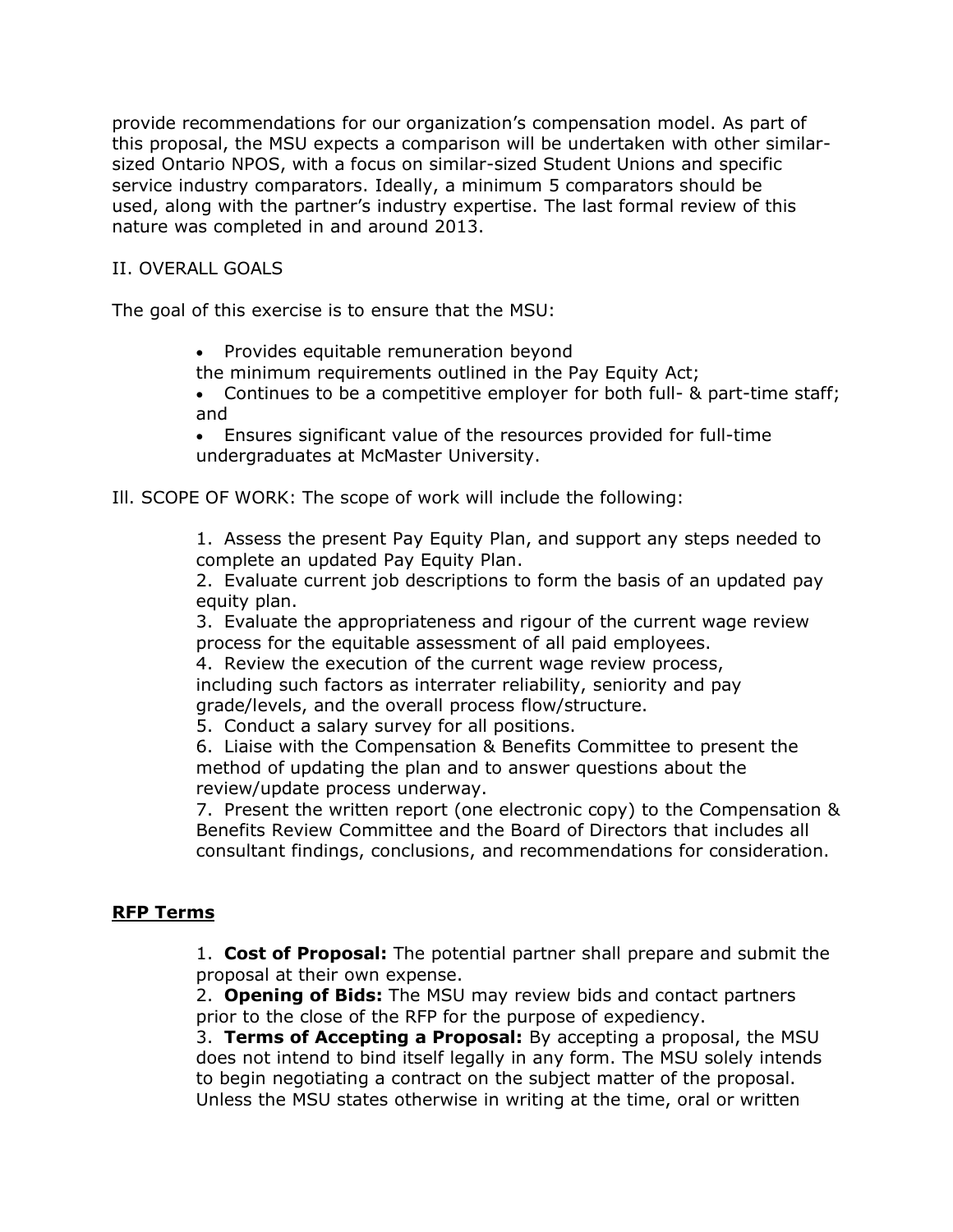communications between the any potential partners and the MSU on the subject matter of the proposal are to be considered as subject to the execution of a formal written agreement. The MSU reserves the right to not move forward with any proposals submitted.

4. **Explanation of Decision:** MSU is not bound to explain its decision regarding submitted proposals.

5. **MSU Representative/Contact**

Please direct questions to:

Compensation & Benefits Review Committee C/O Renee McIntosh, Director of Human Resources and Christina Vice President (Administration) McMaster Students Union Inc. 1280 Main St. W. MUSC #201 Hamilton, Ontario L8S 4S4

Email:hr@msu.mcmaster.ca or vpadmin@msu.mcmaster.ca

### **How to Submit a Proposal**

In the written presentation of your Bids, please

a. Email hr@msu.mcmaster.ca and [vpadmin@msu.mcmaster.ca](mailto:vpadmin@msu.mcmaster.ca) with a fi nal proposal. If format is can not be sent electronically, please use the following address;

#### **Proposal Mailing Address:**

Compensation & Benefits Committee C/O Renee McIntosh McMaster Students Union Inc. 1280 Main St. W. MUSC #201 Hamilton, Ontario L8S 4S4

b. Provide blank copies of any formal contractual agreements that you typically use in relation to your services, these can be emailed with the proposal to hr@msu.mcmaster.ca and [vpadmin@msu.mcmaster.ca.](mailto:vpadmin@msu.mcmaster.ca)

### **Proposal Due Date: 5:00 pm January 10th, 2022**

### **Award Decision Announced: February 2022**

## **Projected Scope of Project / Background Information:**

1. *Initial On-boarding and review current documentation* – 1-2 days 2. *Coordinate Market Survey* – This will include other NPOs, Student Unions, industry comparators and community members. We expect outcomes to be documented. In addition, we assume the sessions will prompt further discussion and email correspondence. 30–40 hours 3. *Provide Industry Insight & Trends* – The MSU understands the insight needed breaches many sectors including but not limited to;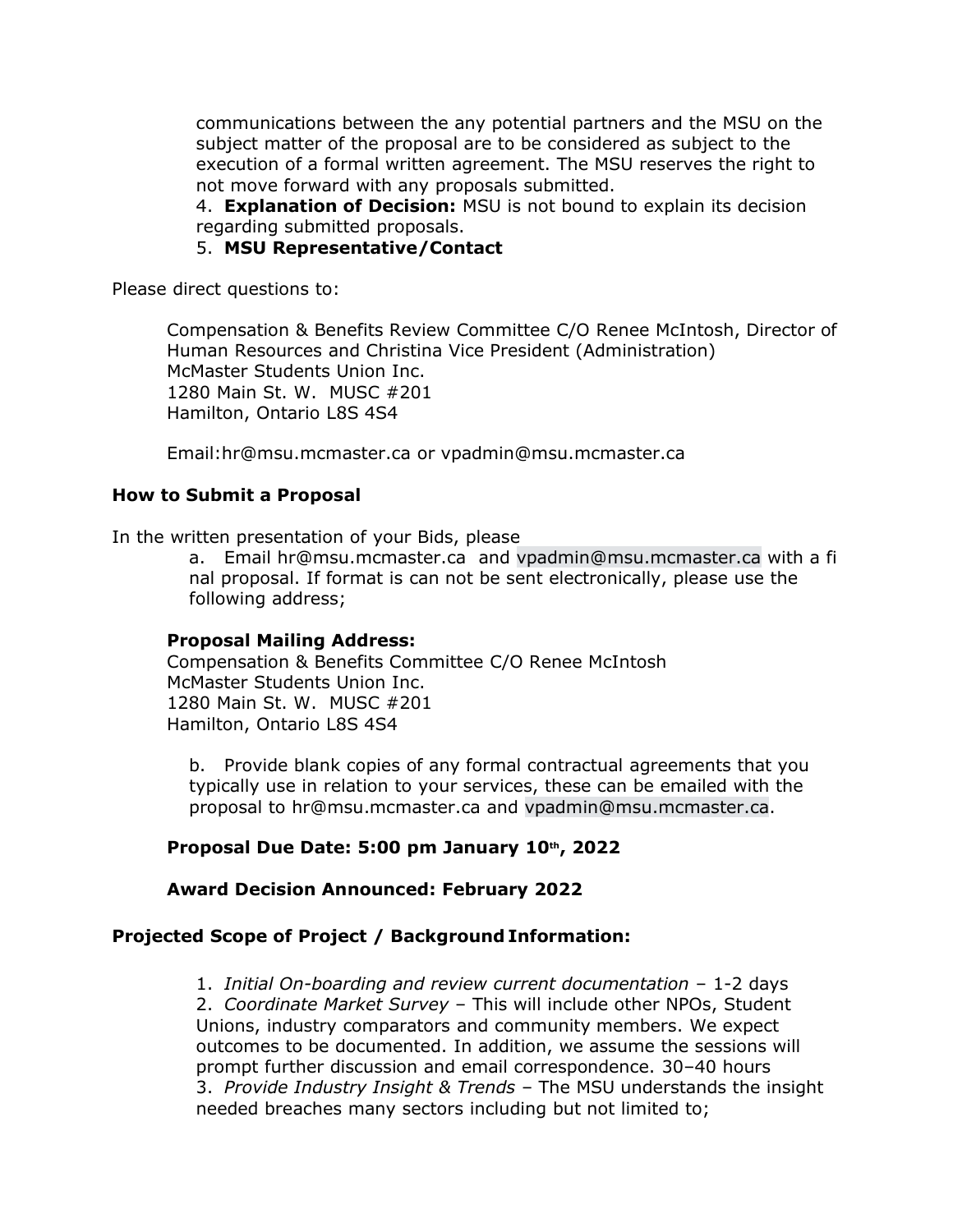- a. Not-for-profit organizations,
- b. Print, media production and Digital Marketing
- c. Retail,
- d. Finance and Administration
- e. Governmental structures; and
- f. Information & Technology.

Time needed will depend on the company's experience.

4. *Provide Draft Report* – Compile and propose findings, conclusions, and recommendations with regards to:

- a. Pay Equity Compliance
- b. Current wage review systems
- c. Compensation & Benefits surveys
- 5. MSU market competitiveness
	- a. Receive feedback and submit final report

### **Proposals relating to Submission shall include the following 3 parts:**

### **Part I of Submission: Your fees/costs**

Please provide us with a price quote, including a detailed description of your pricing methodology and factors/considerations that underlie price.

### **Part II of Submission: Proposed timeline and methodology**

It is our expectation the potential partner is to complete its work within approximately 8 weeks of commencing the project. Please provide a timeline to complete the scope of work.

### **Part III of Submission: Information about the potential partner and its work**

### **Evaluation Criteria of Submission:**

The following guidelines will be used to evaluate individual proposals for Submission:

- Knowledge and Understanding of Scope 40%
- Experience and References 30%
- Fees and Costs 30%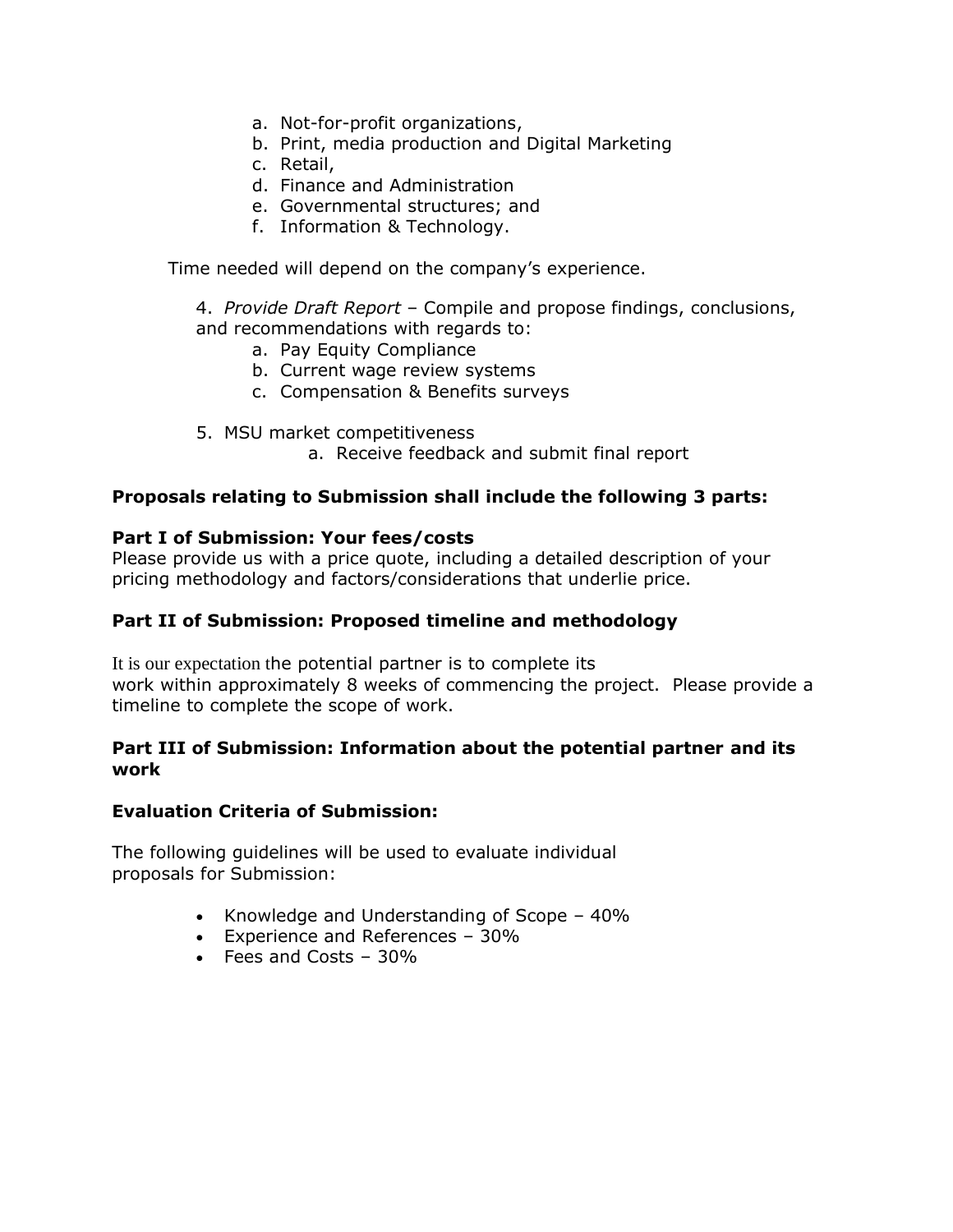#### Page Break

## **GENERAL CONDITIONS AND BIDDER INSTRUCTIONS**

Bidders must acquaint themselves with the terms and conditions and clearly identify, by clause, any exceptions. Failure to do so will be deemed that all terms and conditions have been accepted by your organization.

Proposals should be received no later than 5 pm January  $10^{th}$ , 2022. They may be couriered or emailed to the addresses below;

Mail: Compensations & Benefits Review Committee C/O Renee McIntosh Director of Human Resources McMaster Students Union Inc. 1280 Main St. W. MUSC #201 Hamilton, Ontario L8S 4S4

Email: hr@msu.mcmaster.ca

Terms:

- i.Proposals received after the closing time and date will not be opened. Proposals will be accepted by delivery to the addressors email. However, the MSU takes no responsibility for the availability or completeness of any electronic transmission.
- ii.All communications regarding this RFP must be directed to the Director of Human Resources or Vice President (Administration) via e-mail.
- iii.All questions and answers during the bid period will be communicated by email by [hr@msu.mcmaster.ca](mailto:hr@msu.mcmaster.ca) or designate to potential bidder's primary contacts.
- iv.No amendments or changes to proposals will be accepted after the closing date and time.
- v.If information within this proposal is proprietary or confidential, the MSU will sign a non-disclosure agreement if required.
- vi.Proposals must be prepared in accordance with the conditions outlined in this and any associated documents. Failure to comply may result in the disqualification of the proposal.
- vii.The MSU is not responsible for any expenses incurred by a bidder in preparing and submitting a response to this RFP.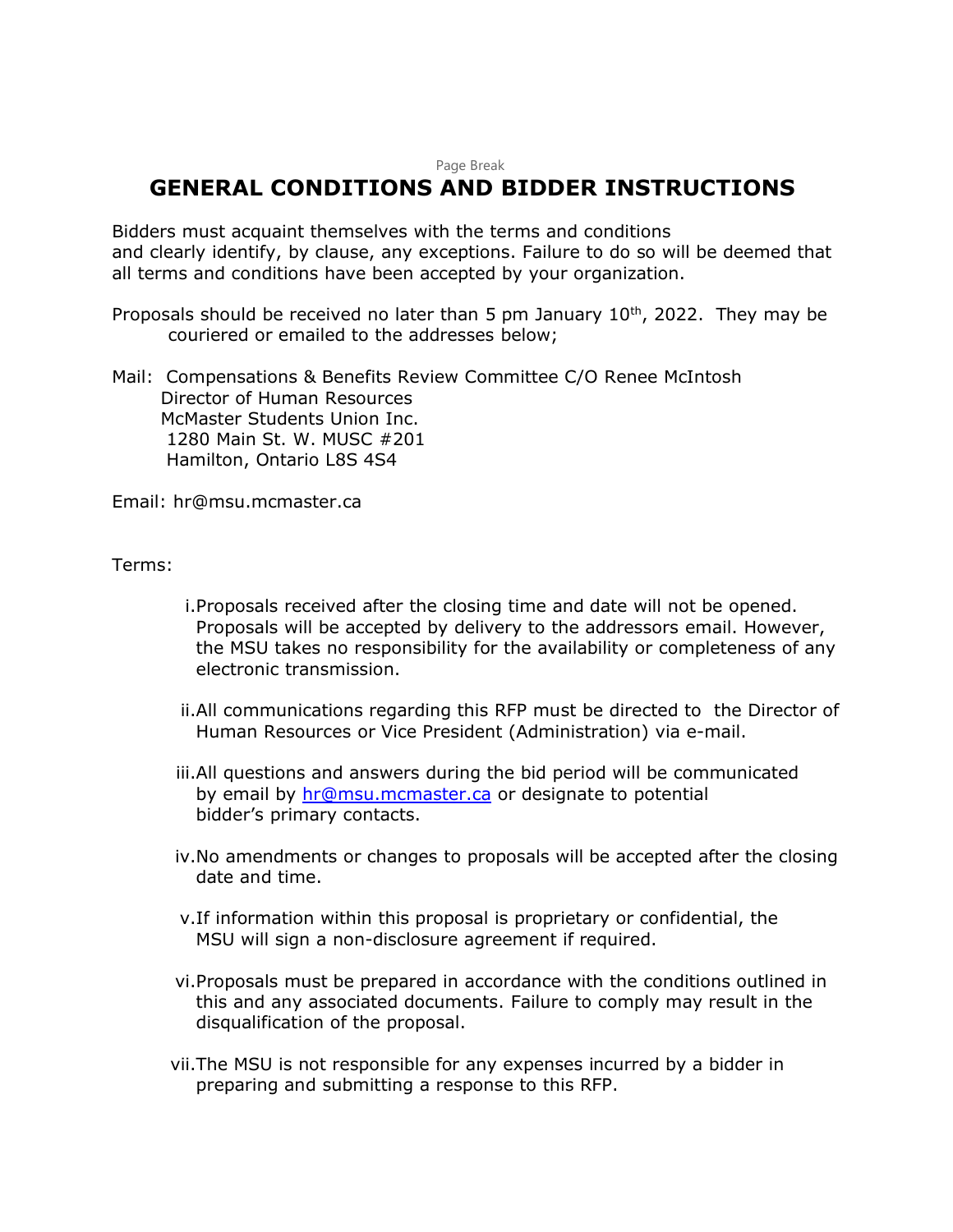- viii.The complete proposal document and any attachments shall become part of any contract entered between the successful bidder and the MSU.
- ix.Proposal pricing shall be irrevocable for one hundred and twenty (120) days following the closing date of the RFP.
- x.The MSU intends to award a Purchase Order to the bidder whose proposal offers the best value to the MSU. However, the MSU is not under any obligation to award a contract and reserves the right to terminate the Request for Proposal process at any time and to withdraw from discussions with any or all the bidders who have responded.
- xi.The conditions listed on the MSU's purchase order shall form part of the contract.
- xii.All proposals must be signed by an authorized company representative.
- xiii.Any terms or conditions that cannot be fulfilled should be clearly stated in the proposal.
- xiv.All bidders shall treat as confidential and safeguard all knowledge and information acquired during the course of this exercise.
- xv.The successful bidder shall not assign or sub-contract for the provision of any services or products hereby tendered on without the written consent of the MSU.
- xvi.The terms of this proposal shall be governed and construed in accordance with the laws of the Province of Ontario.
- xvii.The MSU has the unqualified right to accept or reject any submission and to waive irregularities included in the submission documentation, as may be in the best interest of the MSU, without giving reason for such action.
- xviii.The successful bidder shall indemnify and hold harmless the MSU, its employees, servants and/or agents from all claims, demands, losses, costs, damages, actions, suits or proceedings initiated by third parties arising from the negligence or wrongful acts of the successful bidder, its employees, servants and/or agents.
	- xix.The MSU reserves the right in its sole discretion to request clarification and/or further information from one or more bidders after closing without becoming obliged to offer the same opportunity to all bidders.
	- xx.The MSU reserves the right in its sole discretion to request one or more bidders to present its/their proposals to the MSU after closing without becoming obliged to offer the same opportunity to all bidders.